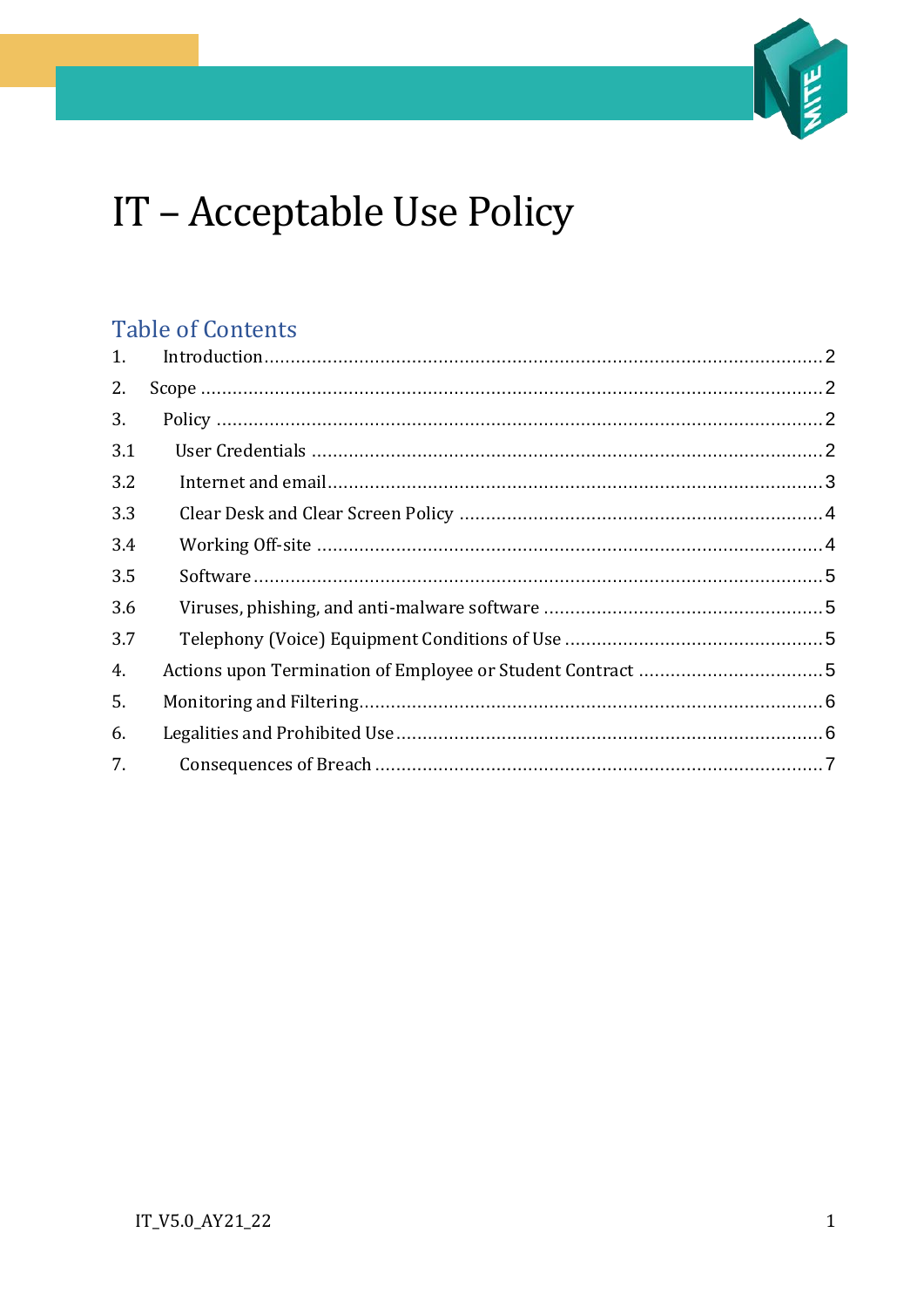

## <span id="page-1-0"></span>**1. Introduction**

- 1.1 This Acceptable Use Policy applies to all NMITE employees, students, contractors and agents (hereafter referred to as 'individuals'). By accessing or using NMITE IT facilities you agree to be bound by this policy.
- 1.2 This policy stipulates what individuals may and may not do when using NMITE's IT resources, the legal requirements, and the consequences of breaking the rules.
- 1.3 This policy covers the use of all NMITE IT resources and should be interpreted such that it may include new and developing technologies and uses, which may not be explicitly referred to.
- 1.4 It is the responsibility of all individuals using NMITE IT services to read and understand this policy.
- 1.5 This policy will be reviewed at least annually, in line with NMITE Policy Framework, and may be updated in to comply with legal and policy requirements.
- 1.6 In addition to this policy all individuals using NMITE's IT must adhere to the [Janet](https://community.jisc.ac.uk/library/acceptable-use-policy) [Acceptable Use Policy](https://community.jisc.ac.uk/library/acceptable-use-policy) and the [Janet Security Policy,](https://community.jisc.ac.uk/library/janet-policies/security-policy) published by Janet (UK).

## <span id="page-1-1"></span>**2. Scope**

- 2.1 This Policy is intended to define a clear basis for the use of NMITE IT resources, whether provided directly, or through nominated service providers. Although individual IT resources may not all be referred to individually in this document, it should be interpreted to incorporate all digital hardware, systems, and solutions at NMITE.
- 2.2 This policy document forms part of the NMITE core policies and must be accepted in conjunction with other relevant policy documents.
- 2.3 Any lists of acceptable/unacceptable usage, equipment, conditions, etc. enclosed within this policy do not form an exhaustive list. Other related incidents will be approached appropriately, on a case-by-case basis.

## <span id="page-1-2"></span>**3. Policy**

## <span id="page-1-3"></span>**3.1 User Credentials**

3.1.1 Access to NMITE IT systems is controlled using user IDs and passwords. All User IDs and passwords are to be uniquely assigned to named individuals and consequently, individuals are accountable for all actions on the NMITE IT systems.

#### **Individuals must not:**

- i. Allow anyone else to use their user NMITE ID and password, or any other NMITE IT system credentials.
- ii. Use someone else's user ID and password to access NMITE IT systems.
- iii. Leave their user accounts logged in at an unattended and unlocked computer.
- iv. Leave their password unprotected (for example writing it down).
- v. Perform any unauthorised changes to NMITE IT systems or information.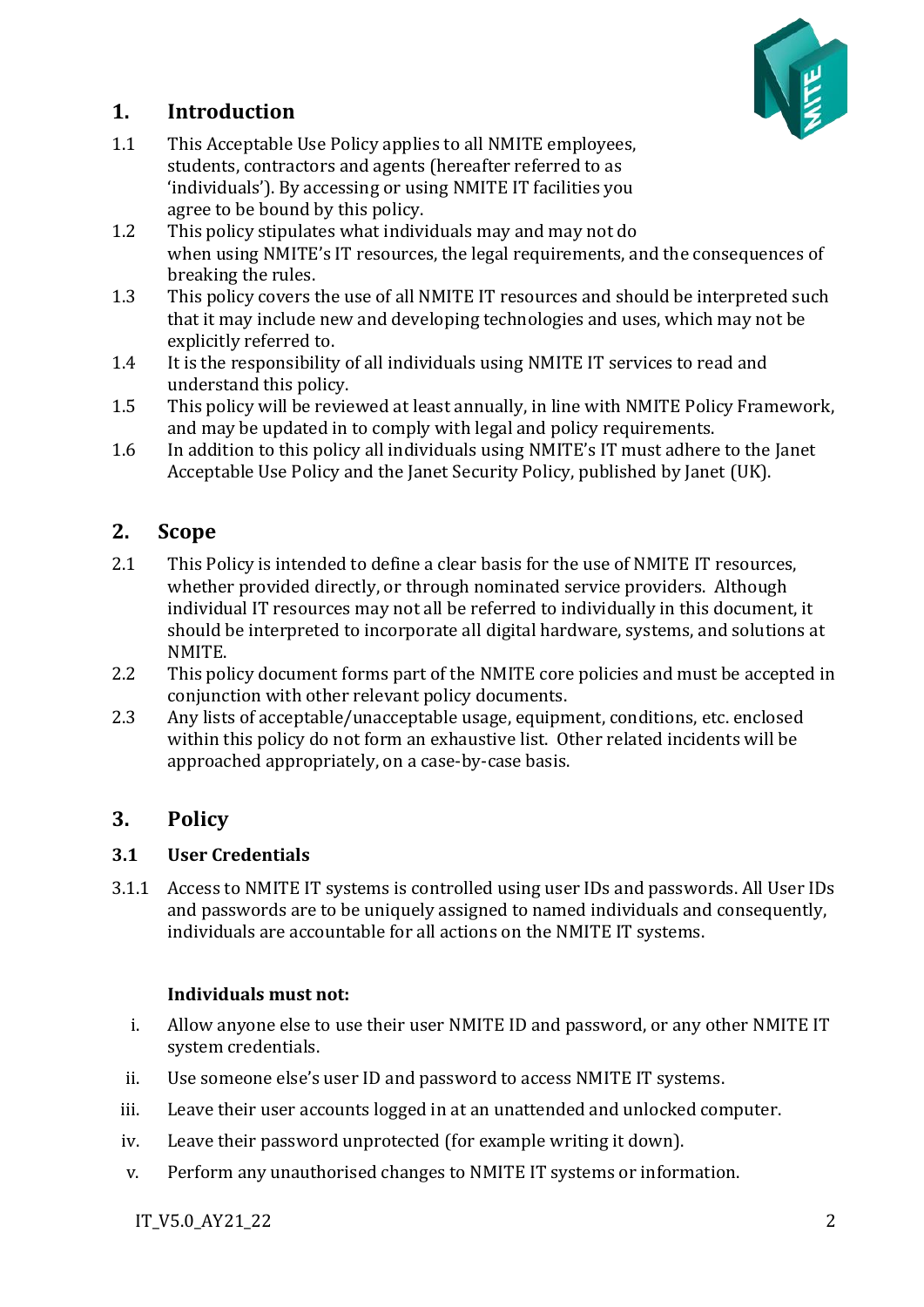

- vi. Attempt to access data that they are not authorised to use or access.
- vii. Exceed the limits of their authorisation or specific business need to interrogate the system or data.
- viii. Store NMITE data on any non-authorised NMITE equipment.
	- ix. Give or transfer NMITE data or software to any person or organisation outside NMITE without the authority of NMITE.
	- x. Those with supervisory responsibilities must ensure that individuals are given clear direction on the extent and limits of their authority about IT systems and data.

#### <span id="page-2-0"></span>**3.2 Internet and email**

- 3.2.1 Use of NMITE internet and email is intended for business/learning purposes. Personal use is permitted where such use does not affect the individual's business/learning performance, is not detrimental to NMITE in any way, not in breach of any term and condition of employment/student regulations and code of conduct and does not place the individual or NMITE in breach of statutory or other legal obligations.
- 3.2.2 All individuals are accountable for their actions on the internet and email systems.

#### **Individuals must not:**

- i. Use the internet or email for the purposes of harassment or abuse.
- ii. Use profanity, obscenities, or derogatory remarks in communications.
- iii. Access, download, send or receive any data (including images), which NMITE considers offensive in any way, including sexually explicit, discriminatory, defamatory, or libellous material.
- iv. Use the internet or email to make personal gains or conduct a personal business.
- v. Use the internet or email to gamble.
- vi. Use the email systems in a way that could affect its reliability or effectiveness, for example distributing chain letters or spam.
- vii. Place any information on the Internet that relates to NMITE, alter any information about it, or express any opinion about NMITE, unless they are specifically authorised to do this.
- viii. Send unprotected sensitive or confidential information externally.
	- ix. Forward NMITE mail to personal (non-NMITE) email accounts (for example a personal GMail account).
	- x. Make official commitments through the internet or email on behalf of NMITE unless authorised to do so.
	- xi. Download copyrighted material such as music media (MP3) files, film, and video files (not an exhaustive list) without appropriate approval.
- xii. In any way infringe any copyright, database rights, trademarks, or other intellectual property.

IT\_V5.0\_AY21\_22 3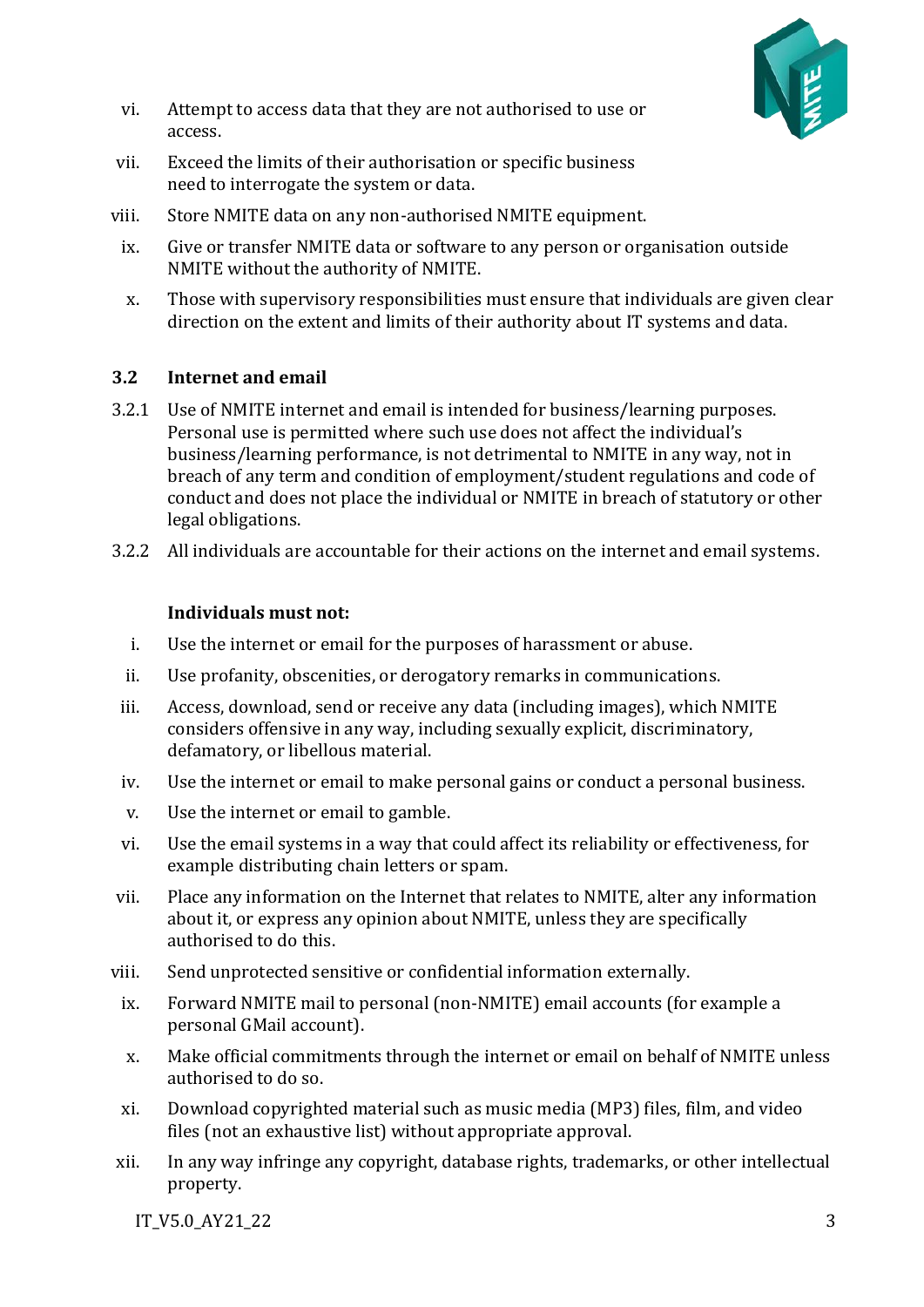

- xiii. Download any software from the internet without prior approval of the IT Department.
- xiv. Connect NMITE devices to the internet using non-standard connections.
- xv. carry out any hacking activities; or
- xvi. intentionally or recklessly introduce any form of spyware, computer virus or other potentially malicious software.

#### <span id="page-3-0"></span>**3.3 Clear Desk and Clear Screen Policy**

- 3.3.1 To reduce the risk of unauthorised access or loss of information, NMITE enforces a clear desk and screen policy as follows:
	- i. Personal or confidential business information must be protected using security features provided for example secure print on printers.
	- ii. Computers must be logged off/locked or protected with a screen locking mechanism controlled by a password when unattended.
- iii. Care must be taken to not leave confidential material on printers or photocopiers.
- iv. All business-related printed matter must be disposed of using confidential waste bins or shredders.

#### <span id="page-3-1"></span>**3.4 Working Off-site**

- 3.4.1 It is accepted that laptops and other mobile devices will be taken off-site. The following controls must be applied:
	- i. Equipment and media taken off-site must not be left unattended in public places and not left in sight in a car.
	- ii. Laptops must be carried as hand luggage when travelling.
	- iii. Information should be protected against loss or compromise when working remotely (for example at home or in public places). Laptop encryption must be used.
	- iv. Care should be taken with the use of mobile devices such as laptops, mobile phones, smartphones, and tablets. They must be protected at least by a password or a PIN and, where available, encryption.
	- v. *Specific to employees* working away from the office must be in line with NMITE remote working policy. Mobile storage devices such as memory sticks, CDs, DVDs, and removable hard drives must be used only in situations when network connectivity is unavailable or there is no other secure method of transferring data. Only NMITE authorised mobile storage devices with encryption enabled must be used, when transferring sensitive or confidential data.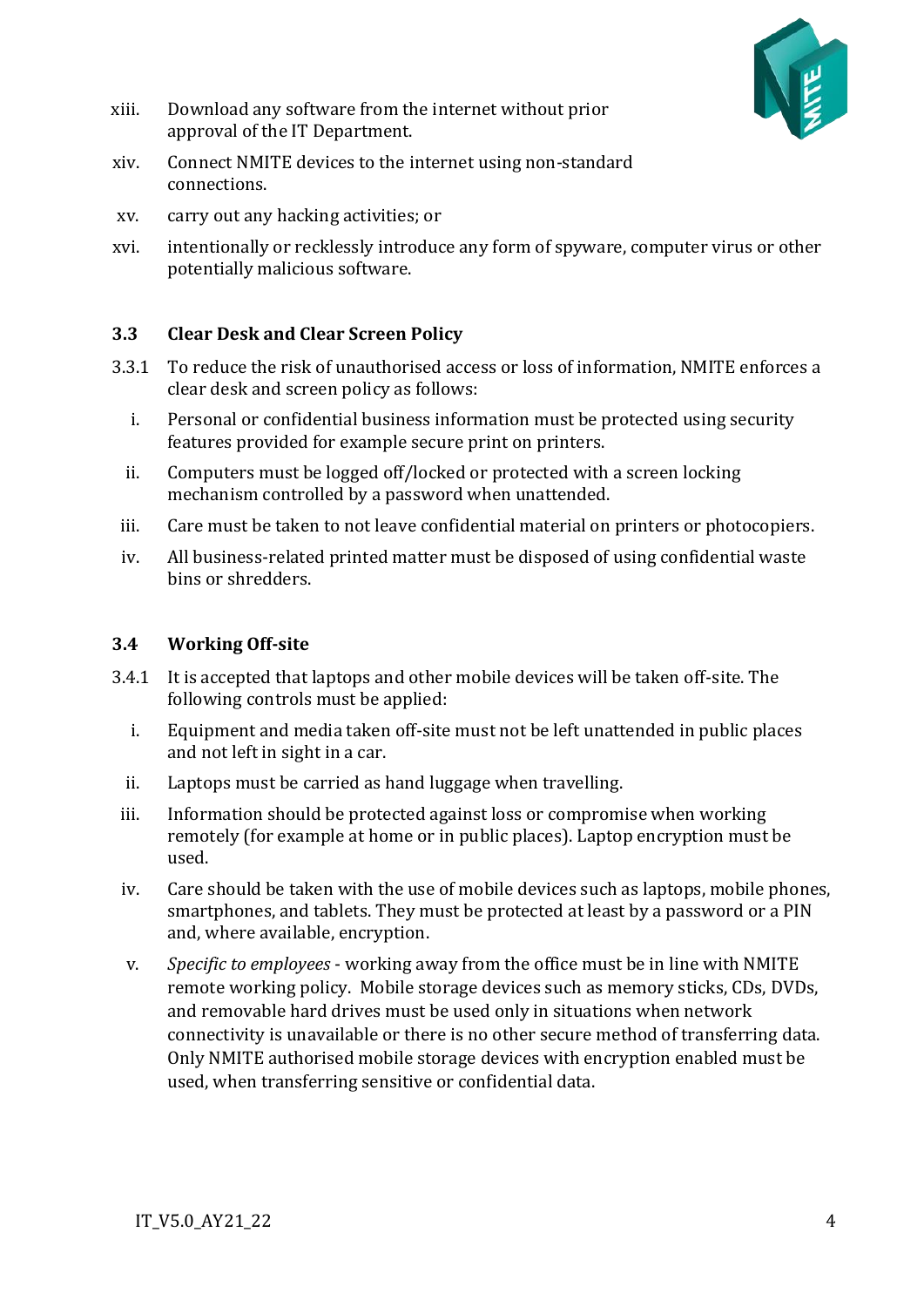

#### <span id="page-4-0"></span>**3.5 Software**

- 3.5.1 Individuals must use only software that is authorised by NMITE. Authorised software must be used in accordance with the software supplier's licensing agreements.
- 3.5.2 All software on NMITE computers must be approved and installed by the NMITE IT department.

#### <span id="page-4-1"></span>**3.6 Viruses, phishing, and anti-malware software**

3.6.1 The NMITE IT department has implemented centralised, automated virus detection and anti-malware software updates. All NMITE PCs have antivirus software installed to detect and remove any virus and malware automatically.

#### **Individuals must not:**

i. Attempt to remove or disable anti-virus software.

#### <span id="page-4-2"></span>**3.7 Telephony (Voice) Equipment Conditions of Use**

3.7.1 Use of NMITE voice equipment is intended for business use. Individuals must not use NMITE voice facilities for sending or receiving private communications on personal matters, except in exceptional circumstances. All non-urgent personal communications should be made at an individual's own expense using alternative means of communications

#### **Individuals must not:**

- i. Use NMITE voice for conducting private business, unless in exceptional circumstances.
- ii. Make hoax or threatening calls to internal or external destinations.
- iii. Accept reverse charge calls from domestic or international operators, unless for business use.

#### <span id="page-4-3"></span>**4. Actions upon Termination of Employee or Student Contract**

- 4.1 All NMITE equipment and data, for example laptops and mobile devices including telephones, smartphones, USB memory devices and CDs/DVDs, must be returned to NMITE at termination of contract.
- 4.2 All NMITE data or intellectual property developed or gained during the period of employment remains the property of NMITE and must not be retained beyond termination or reused for any other purpose.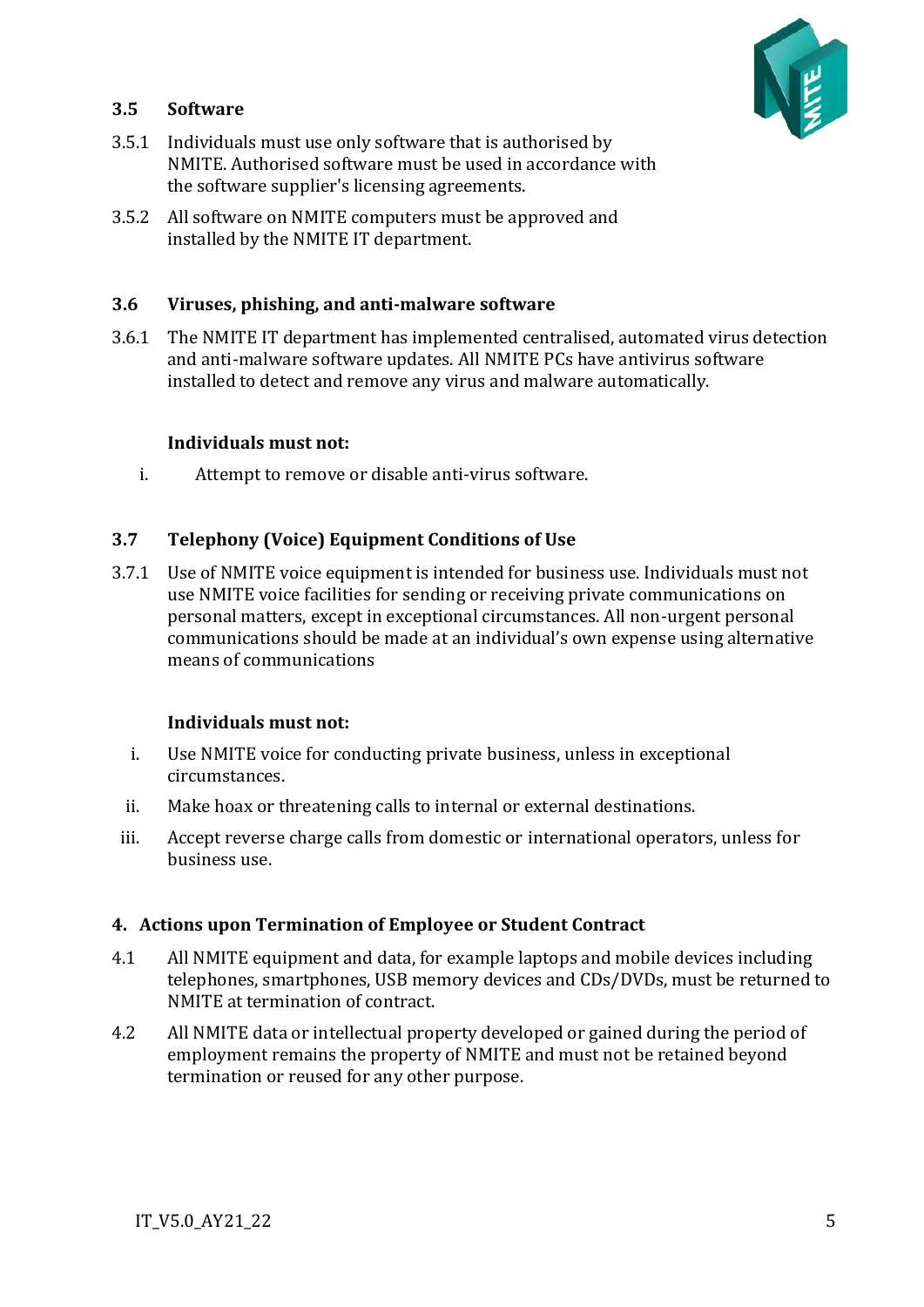

## <span id="page-5-0"></span>**5. Monitoring and Filtering**

- 5.1 All data that is created and stored on NMITE resource is the property of NMITE and there is no official provision for individual data privacy, however wherever possible NMITE will avoid opening personal emails.
	- i. IT system logging will take place where appropriate, and investigations will be commenced where reasonable suspicion exists of a breach of this or any other policy. NMITE has the right (under certain conditions) to monitor activity on its systems, including internet and email use, to ensure systems security and effective operation, and to protect against misuse.
	- ii. Any monitoring will be carried out in accordance with audited, controlled internal processes, the UK Data Protection Act 2018, the Regulation of Investigatory Powers Act 2000, and the Telecommunications (Lawful Business Practice Interception of Communications) Regulations 2000.
- 5.2 By using NMITE facilities, all users are also bound to legislation, including but not limited to.
	- i. Data Protection Act 2018 (incorporating GDPR 2018) [link](http://www.legislation.gov.uk/ukpga/2018/12/contents/enacted)
	- ii. Investigatory Powers Act 2016 [link](http://www.legislation.gov.uk/ukpga/2016/25/contents/enacted)
	- iii. Malicious Communications Act 1988 [link](http://www.legislation.gov.uk/ukpga/1988/27)
	- iv. Computer Misuse Act 1990 [link](http://www.legislation.gov.uk/ukpga/1990/18/contents)
	- v. Freedom of Information Act 2000 [link](http://www.legislation.gov.uk/ukpga/2000/36/contents)

By using the approved Third-Party facilities offered through NMITE, all users are also bound by further Acceptable Use Policies, including but not limited to,

i. JISC Janet Acceptable Use Policy - [link](https://community.jisc.ac.uk/printpdf/120)

Individuals have a responsibility to report suspected breaches of security policy without delay to your line management, Personal Tutor, the IT department, the information security department, or the IT Service Desk.

## <span id="page-5-1"></span>**6. Legalities and Prohibited Use**

- 6.1 You must not use NMITE IT facilities in any way that could expose you or NMITE to any criminal or civil liability.
- 6.2 NMITE has a statutory duty of care, under Section 26 of the Counter Terrorism and Security Act 2015, termed "PREVENT". The purpose of this duty is to aid the process of preventing people from being drawn into terrorism.
- 6.2.1 Extremist material in compliance with Section 26 of the Counter-Terrorism and Security Act 2015, staff, students and visitors using NMITE IT systems must not create, transmit, receive, view or store material with such intent to radicalise themselves or others. If a member of the NMITE community believes they may have encountered a breach of this provision, they should immediately contact the PREVENT lead (Sam Lewis, HR Director) or in their absence the Academic Registrar (Tam Milner) .